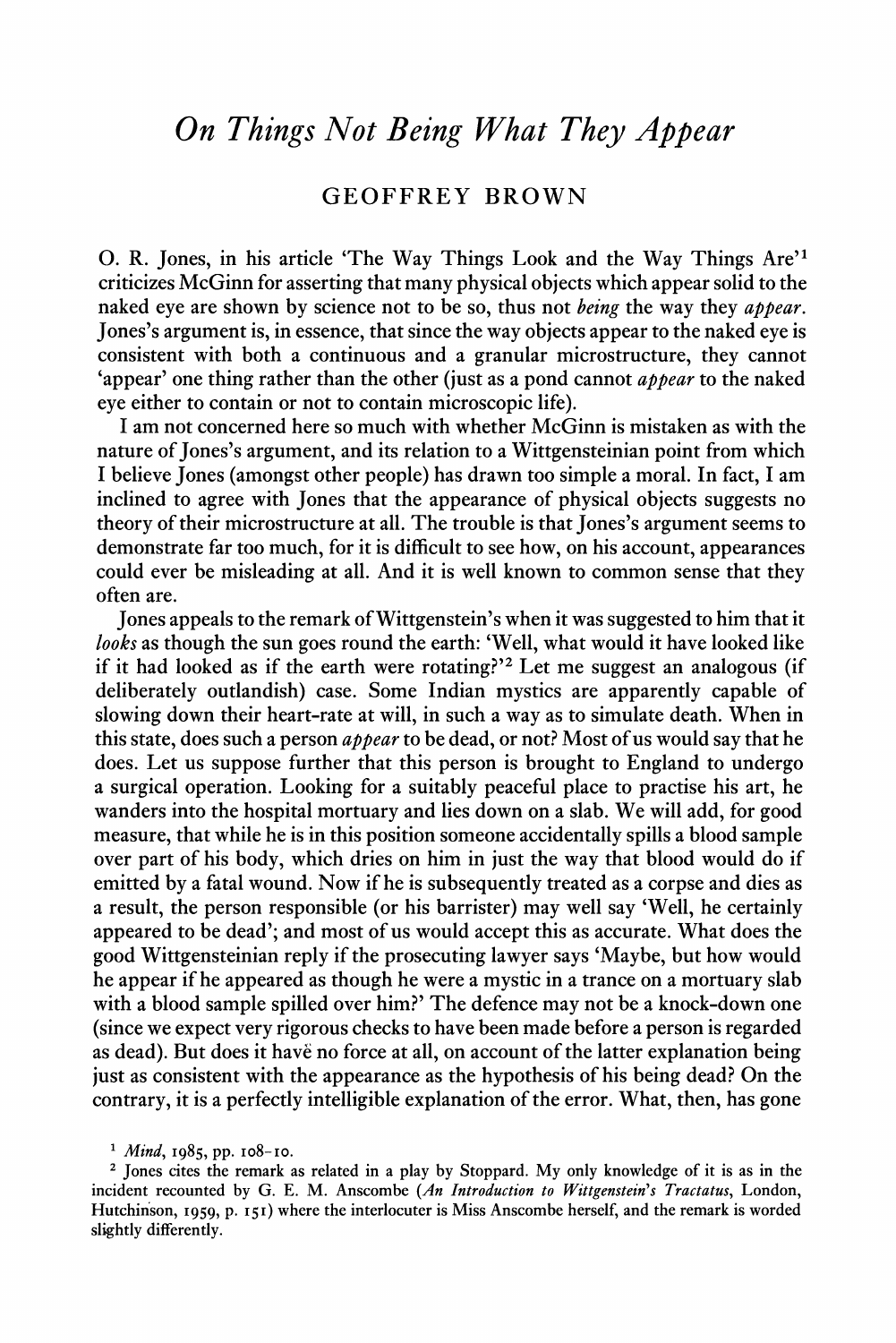wrong? For a start, it would seem that mere *consistency* is not enough. That is, we do not seem to be justified in asserting the following proposition, which I will call the Consistency Theory, or C:

'It *appears* that p' is true if and only if a state of affairs S obtains, and S is evidence for an hypothesis p, and the proposition that S obtains is inconsistent with any possible rival to p.

The Wittgensteinian point is *not* that neither of two states of affairs consistent with a proposition p can ever count as a case of 'appearing that' p. Rather, it is that there may be no such thing as *the* way things appear, but that this latter depends on all kinds of background assumptions (perhaps connected with a 'form of life', or at least with certain habitual ways of understanding and describing things). In other words, that there is no 'brute look of things' unconnected with some such framework or other.

'But surely', one is tempted to reply, 'there *is* a perfectly good sense in which things have a "brute look"—that in which one thing may look *exactly like* another without qualification. My hand in front of me looks *exactly like* my hand, in just this "brute" sense.' At this point, we need to appeal to a distinction first (to my knowledge) made by Austin,<sup>3</sup> between an evidential and a non-evidential sense in which a thing may appear one way rather than another. This is clearest in the case of 'looks'. To say 'He looks like his father' is not to evince evidence for the proposition that he *is* his father, whereas to say 'He looks like a gentleman' may be to evince evidence that he is a gentleman. The same, however, is true of 'appears'. There is a difference between something's appearing *as though it were X,* and its appearing *to be* X.

Now there is indeed a 'brute' sense connected with the former use of 'looks like'—that of looking (or appearing, if we do not want to limit ourselves to the visual case) *exactly* like; but there is no such 'brute' sense connected with the evidential use, because there is no such thing as looking (appearing) *exactly as* ifsomething is the case. For all sorts of appearances may be consistent with a particular state of affairs. There is, for example, something about a coin lying flat on a table which looks like an ellipse—exactly like an ellipse. But 'How would it look if it looked as though it were circular but lying flat?' has no force unless there is some pressure on us to think that the ellipticality (whatever it is) constitutes evidence for the proposition that the object we are looking at is in fact elliptical. In the same way, the table may look exactly as it would in a world in which matter was continuous and not granular, without this fact providing the slightest evidence for its being so. The reason why the man on the slab looks not just *exactly as though he were* dead (i.e. just as he would look if he were in fact dead), but looks *to be* dead (i.e. looks as though he is dead) does not lie in a greater degree of exactness, but in the connection between the state of affairs and certain standard criteria of death. And there are no such standard criteria for determining the microstructure of matter, or deciding between alternative cosmologies.

This is why it is possible both to agree with Jones that physical objects in general do not appear solid (for what structures things appear to have may well be underdetermined by the mere look of them), and yet not be committed to accepting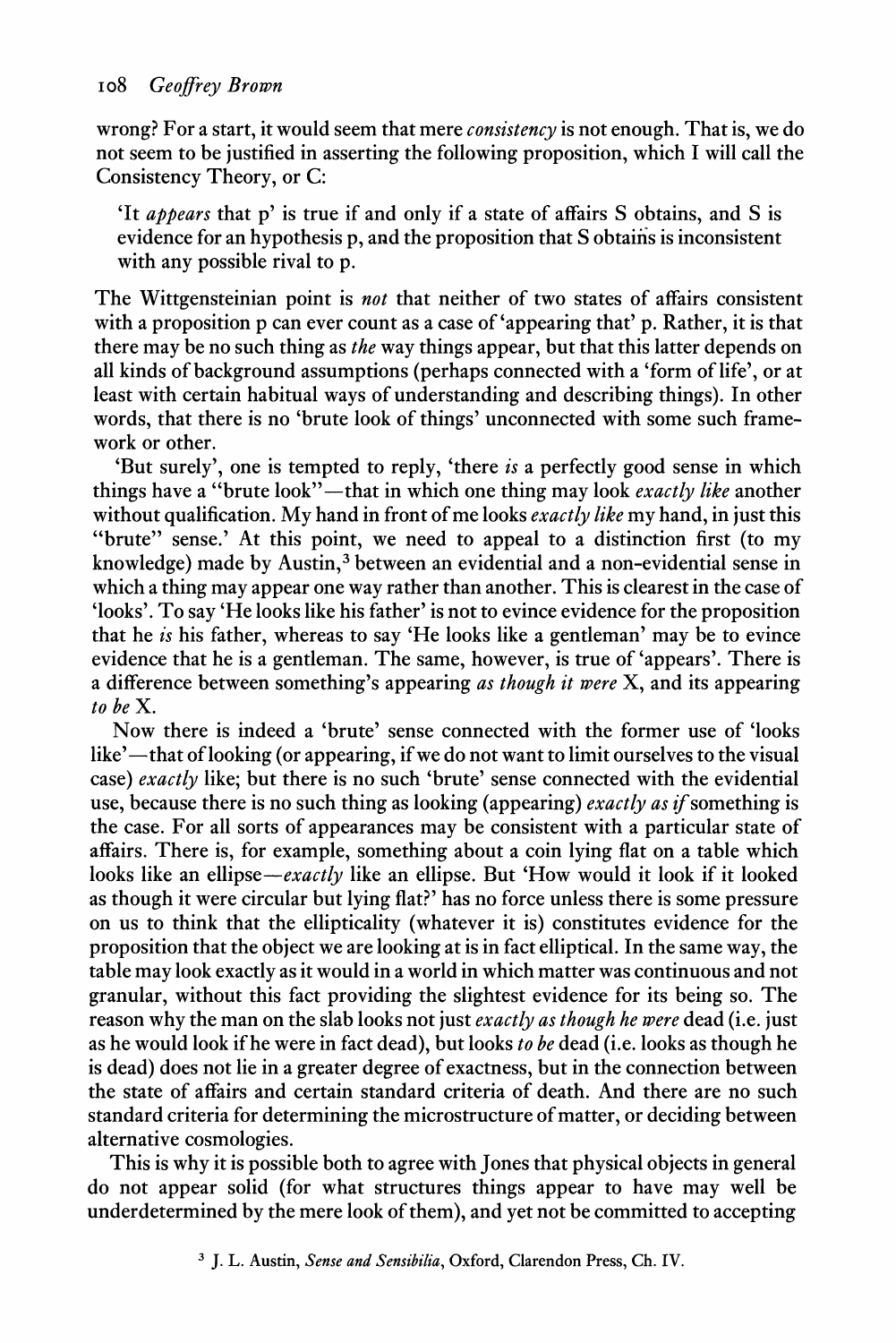C. In fact, if we assume that there is  $\frac{always}{}$  some rival hypothesis consistent with the appearances (an hallucination, a Cartesian demon), to accept C would be to deny in effect that there is ever such a thing as the way things appear.

But there is such a thing as the way things appear, and it may indeed be different from the way things are. This is part of the reason for distinguishing between the two. Yet the way a thing appears is not a monadic feature of  $it$ , but is always the way it appears to us, and talking about this means involving ourselves with the whole apparatus of expectations and assumptions which forms the backcloth against which things have the appearances which they do. It is not in this sense of 'appearance' in which the 'brute facts' of experience are to be sought in appearances.

*Department of Philosophy* GEOFFREY BROWN *University of Sheffield SheBeld Sro* **2** *TN*